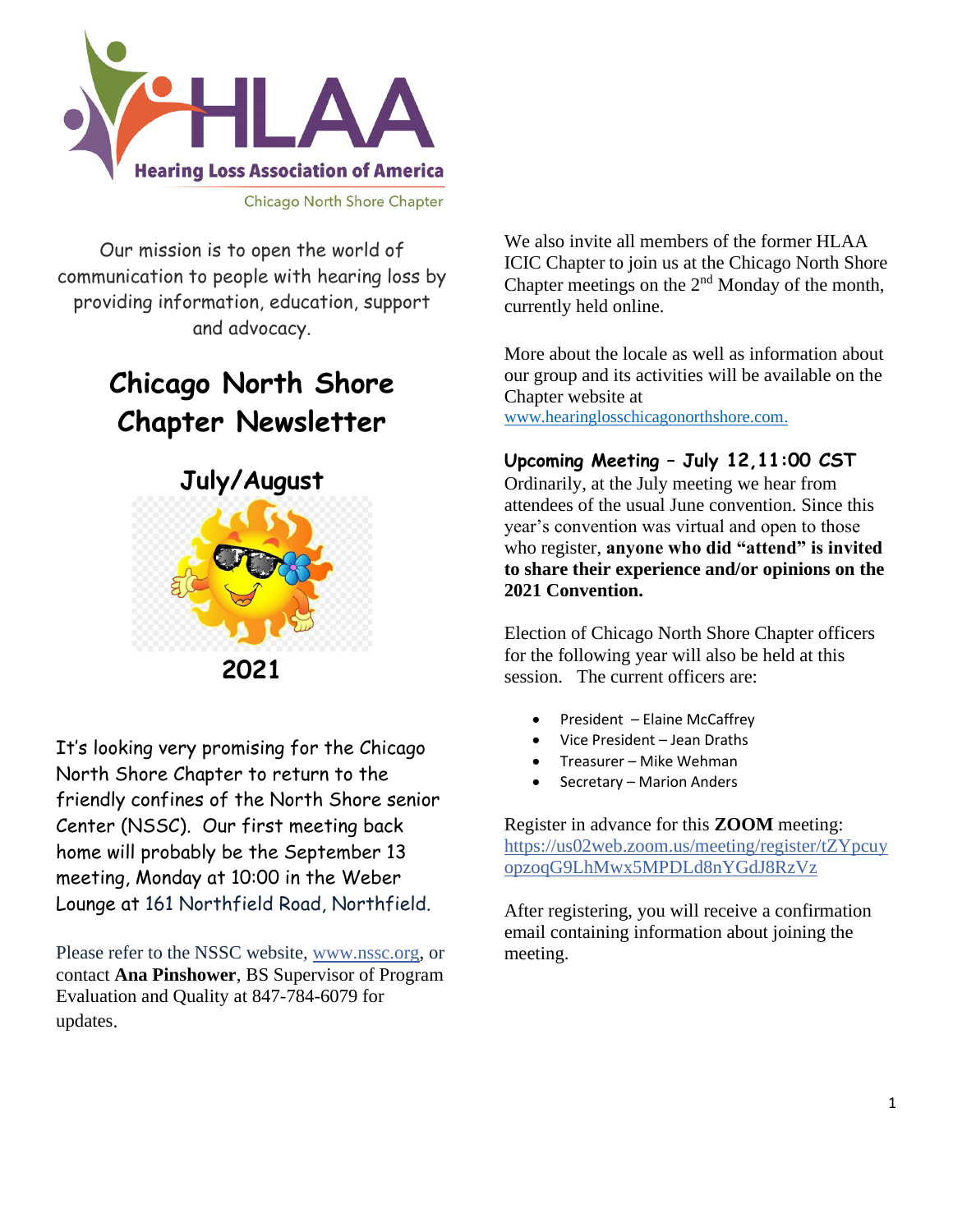# **Following is a list of upcoming Chapter meetings:**

- August **-** *no chapter meeting*
- • *- no Chapter newsletter*
- September TBD
- October 11 HLAA National Hospital Safety Program 11:00 - 12:30.
- November TBD
- December 13 Chapter Holiday Party

If there are any particular topics you'd like to see covered or guest speakers you'd recommend, please

let us know. Your suggestions are welcome.

*2020 - 2021 Chapter Sponsor* **Platinum Level (\$200 or more)**

Margie Cox

 Audiology Associates of Deerfield, PC Sheri Gostomelsky and Mark Christian Elaine and John McCaffrey

#### **Gold Level (\$100 or more)**

 Suzanne Kaatz Liz Hupp Bindy Bitterman Betty De Gryse Buino Mike and Jeanne Wehman

**Silver Level (\$50 or more)** Andrew and Carol Ban

**Bronze Level (\$25 or more)** Debbie Borales

We are very grateful to these Sponsors for their generosity and support of the HLAA Chicago North Shore Chapter.

**NOTE**: if your name or business is not listed correctly, please let us know.

## **Sponsor a Winner**

A sponsor enrollment form is conveniently included at the end of this newsletter. Thank you in advance for your consideration.

## **Meandering Through the Hearing World**



**Hearing the Sounds of the 4th** 

In my hometown, 4th of July celebrations began at 9AM. There'd be a parade down Main Street. The mayor, riding in an open car, would be in the lead, followed by fire trucks, police cars, ambulances, junior high and high school marching bands, our local veterans group, and the local Boy and Girl Scout troops. The bands would play Sousa marches and other patriotic music. We, watching from the sidelines, would wave our hand-held American flags. After sunset, there'd be a concert in the park, followed by the sizzle, boom, and bang of fireworks.

These celebrations still happen all over our big, beautiful country. I look forward to them every year. However, if you suffer from hearing loss, American band music or patriotic tunes can be difficult to hear. Most, suffering from hearing loss, and particularly those with sensorineural hearing loss, lose their ability to hear the subtle tones in musical pieces. For some, sound differentiation becomes impossible and music sounds like noise. This is because the range between the softest to loudest sounds in music is about 100 decibels, ranges that become impossible for some to hear.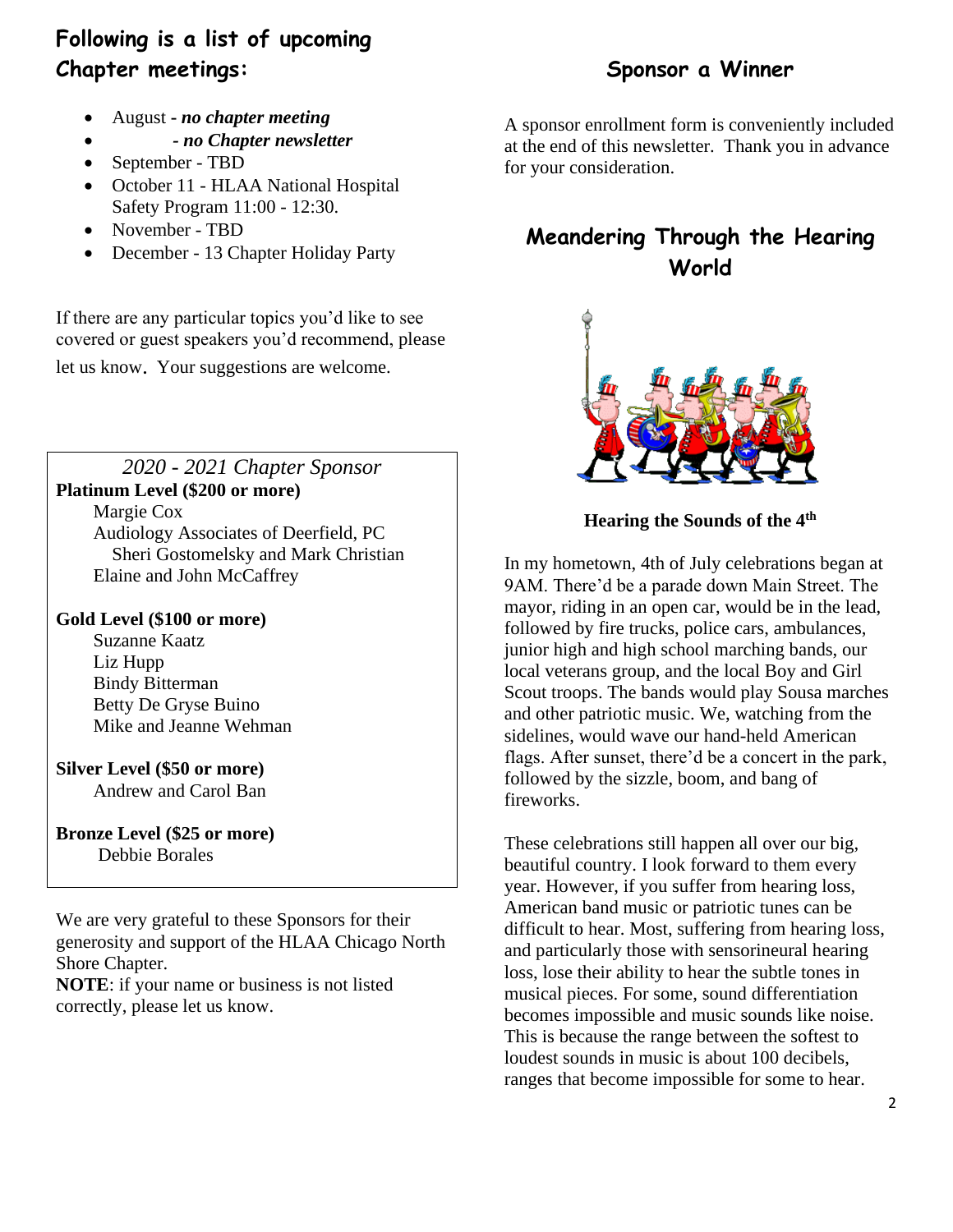I began having difficulty hearing music as a girl, but never complained about it. If I wanted to learn the words to a song, I would play records, over and over, until the lyrics became clear. From there, I would sing along with my favorite artists. It never occurred to me that it wasn't normal to not hear lyrics. I just accepted what was.

In order to improve your chances of hearing music, audiologists recommend musical training sessions. After receiving a cochlear implant or after purchasing new hearing aids, look for YouTube videos of your favorite songs, played with only a single instrument. Once you become accustomed to listening to the piece with one instrument, move on to listening to the same melody with two instruments and so on. Hearing professionals recommend listening to vocal recordings once you become comfortable with instrumentals.

Most concert halls have hearing loops. If your aids and implants have this setting (most do), switch to the loop, sit back, and stream in the music. At home, your Made-for-iPhone or Android aids or implants can help you achieve similar results though some say that the acoustics on an iPad or iPhone is not the best.

Having the most up-to-date hearing aids and implants can help. My Oticon M aids have a specific music setting, which I use when listening to the car radio or when attending a concert when a hearing loop isn't available. Newer aids and implants from other manufacturers have similar settings. Some computerized sound systems have streamers or are Bluetooth enabled, allowing a connection with aids and implants. Your audiologist or hearing professional can help you set up your hearing devices and any necessary accessories in order to use these systems.

Listening to music is often used as a treatment for tinnitus. While we sheltered during the pandemic, my husband, who has tinnitus, found that the quiet of our house aggravated his condition. To help relieve his symptoms, we purchased a subscription to Spotify. The daily playing of music helped both

of us. For me, listening to music created background noise, which kept me in shape to hear in such environments. For him, music brought relief from the constant ringing in his ears.

If you have hearing loss and are a music lover, there is no need to deny yourself the pleasure of listening to music. Work with your hearing professional to find the best accessories so that you can comfortably listen to music. Develop a music therapy program and find the best accessories to accommodate your goal. Don't let hearing loss ruin your chances of listening to the sounds of the 4th or any of your favorite music.

**Linda Bibdeau, Sarasota Chapter**



## **It's official, a walk in the park. Real, Not Virtual Sunday, September 26, 2021**

Lincoln Park, Cannon Dr. Between W Diversey Pkwy and W Fullerton Parkway, Chicago, IL 9 a.m. Registration/Check-in 10 a.m,



For more information, please visit the Walk4 website [https://www.hearingloss.org/programs](https://www.hearingloss.org/programs-events/walk4hearing/)[events/walk4hearing/](https://www.hearingloss.org/programs-events/walk4hearing/) or contact our Walk Captain, Christine Rudolph at [c1rudolph@comcast.net.](mailto:c1rudolph@comcast.net)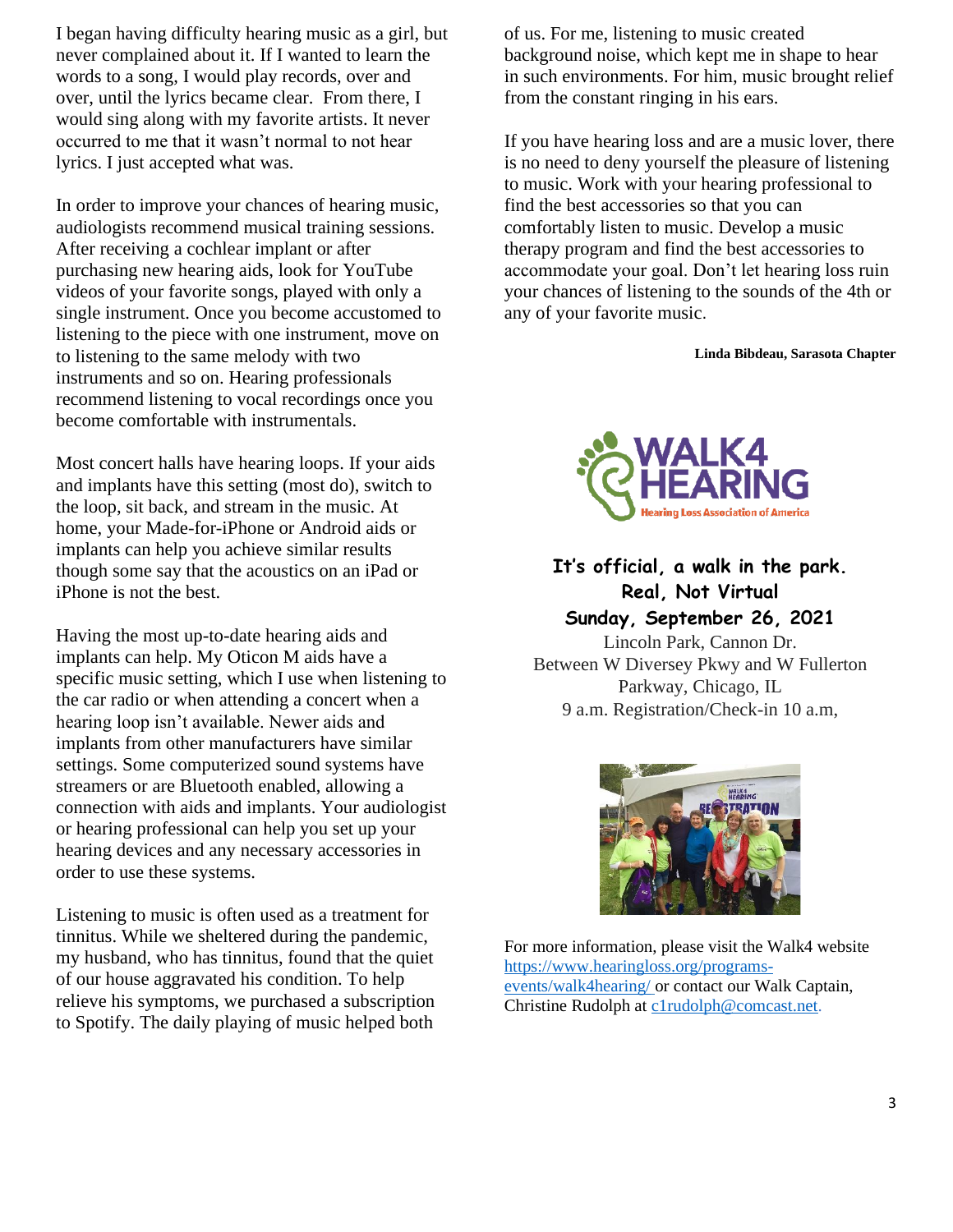## Advocacy Action

We have been featuring Chapter and HLAA initiatives to bring issues to several governmental agencies including the FDA and the FCC. Meetings, such as the May 25, Patient-Focused Drug Development session with the HLAA and the FDA, were unique opportunities to voice our concerns. Our Advocacy Chairman, Sharon King, collected such comments which were then passed on to the FDA via the HLAA.

Perhaps your comments were among those forwarded and we will be reporting on any significant progress with the Feds.



## Celebrate ADA's Anniversary

July 26, 2021 marks the 31st Anniversary of the signing of the Americans with Disabilities Act (ADA). ADA is a civil rights law that prohibits discrimination against individuals with disabilities in all areas of public life, including jobs, schools and transportation, and all public and private places that are open to the general public. To learn about ADA, visit www.ada.gov



Shop at *[smile.amazon.com/ch/27-3871624](https://smile.amazon.com/gp/f.html?C=1ISN78MKH9BO5&K=335GHMLLUNWPP&M=urn:rtn:msg:201711261709243e998692f70f4f958c3b0d8c4fc0p0na&R=2QXN90TCYDI2Y&T=C&U=http%3A%2F%2Fsmile.amazon.com%2Fch%2F27-3871624&H=TGCVNDHNIX5ZIRJTWBNLXG15NMOA)* and Amazon will donate to the Hearing Loss Association of America Chicago North Shore Chapter.

## National Senior Citizens Day

National Senior Citizens Day is on August 21, 2021. It is to show our appreciation for their dedication, achievements and services the senior citizens give in their lives. If you are looking for a way to do something special for them, here are a few ideas to celebrate the special day:

- Listen to their fascinating stories of life, wisdom, experiences and accomplishments
- Call the loved ones and let them know how much you care and also, give thanks to them
- Bring some homemade dish/goodies for the loved ones if you can.

If you are a senior citizen, take time to relax and enjoy your special day! Happy National Senior Citizens Day!

Editor's Note:

We frequently publish website links. If you have a problem with a link, please let us know and we will attempt to provide a printed copy of the reference. **Mike Wehman** *[wehmans@comcast.net](mailto:wehmans@comcast.net)* **Liz Hupp** *Liz@Hupp.com*